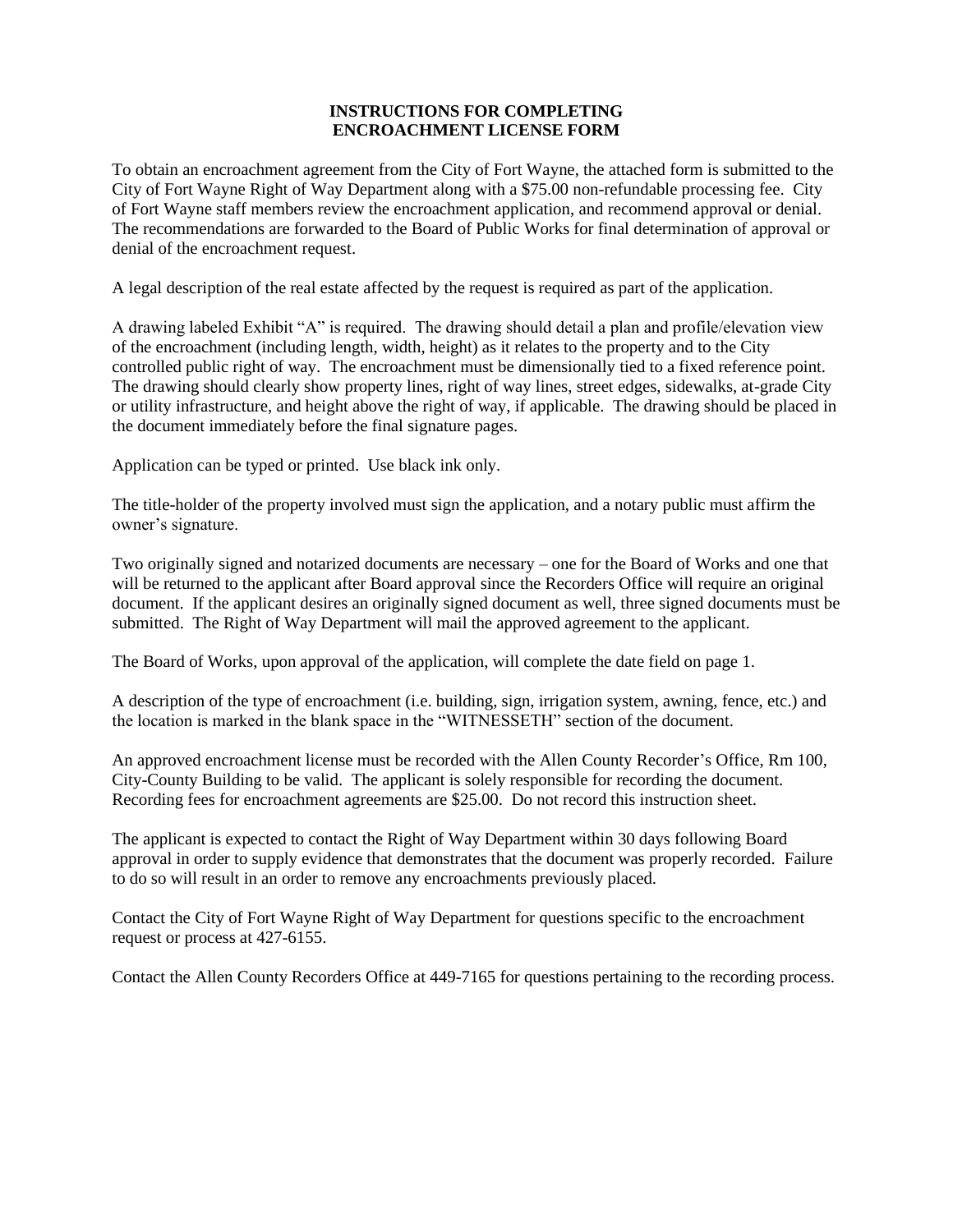# **ENCROACHMENT LICENSE AGREEMENT**

| THIS AGREEMENT is made and entered into this day of 20 by and                    |           |  |
|----------------------------------------------------------------------------------|-----------|--|
| between the CITY OF FORT WAYNE, INDIANA by and through its BOARD OF PUBLIC WORKS |           |  |
| ("Board") and                                                                    | ("Owner") |  |

# WITNESSETH:

| WHEREAS, Applicant has requested permission from the Board to place upon City right-of-way             |  |
|--------------------------------------------------------------------------------------------------------|--|
| and or property a                                                                                      |  |
| located at                                                                                             |  |
| A legal description of the City's property and a diagram showing the nature and extent of the said     |  |
| encroachment and intended location of same upon the right-of-way, are so noted on the attached Exhibit |  |
|                                                                                                        |  |

"A", made a part hereof; and WHEREAS, the Board will grant the Applicant a license subject to the terms and conditions herein stated.

# NOW, THEREFORE, IN CONSIDERATION OF THE PAYMENT TO THE CITY OF FORT WAYNE OF THE SUM OF \$75.00 BY APPLICANT, IT IS AGREED AS FOLLOWS:

- 1. The Board, subject to the terms and conditions hereof, does hereby grant to the Owner the revocable right and license to place upon the City's right-of-way, said encroachment as noted on this document and on the attached Exhibit "A". Final approval of the said encroachment, the quality of same, and the placement location shall be that of the Board's, after appropriate approval by all planning agencies. The approved encroachment shall not be altered during the period of the license.
- 2. In the construction, erection and maintenance of the said encroachment, the Owner shall agree not to damage or destroy any City property.
- 3. Said encroachment shall not in any material fashion interfere with or obstruct any access to the City property by the City and/or its utilities and/or any other utility company, nor shall the said encroachment in any way encroach or impair or interfere with the streets or sidewalks or with the free and safe flow of foot and vehicle traffic. It is understood and agreed that the Board shall have the right, as shall any other authorized utility, to remove the encroachment in the event access is required by the City, its utilities, or any other authorized utility company and that the Owner shall not be entitled to any reimbursement for such removal.
- 4. The Owner agrees to indemnify and hold harmless the City, or any other authorized utility from and against all liability and claims of any kind or character, including but not limited to possible damage, death, and personal injury resulting from construction, erection, maintenance and existence and placement of the said encroachment. If requested, the Applicant shall provide to the Board proof of insurance in amounts deemed appropriate by the Board and so insuring the City and all of its boards, utilities, commissions, agents and employees, from and against any liability as provided in this agreement.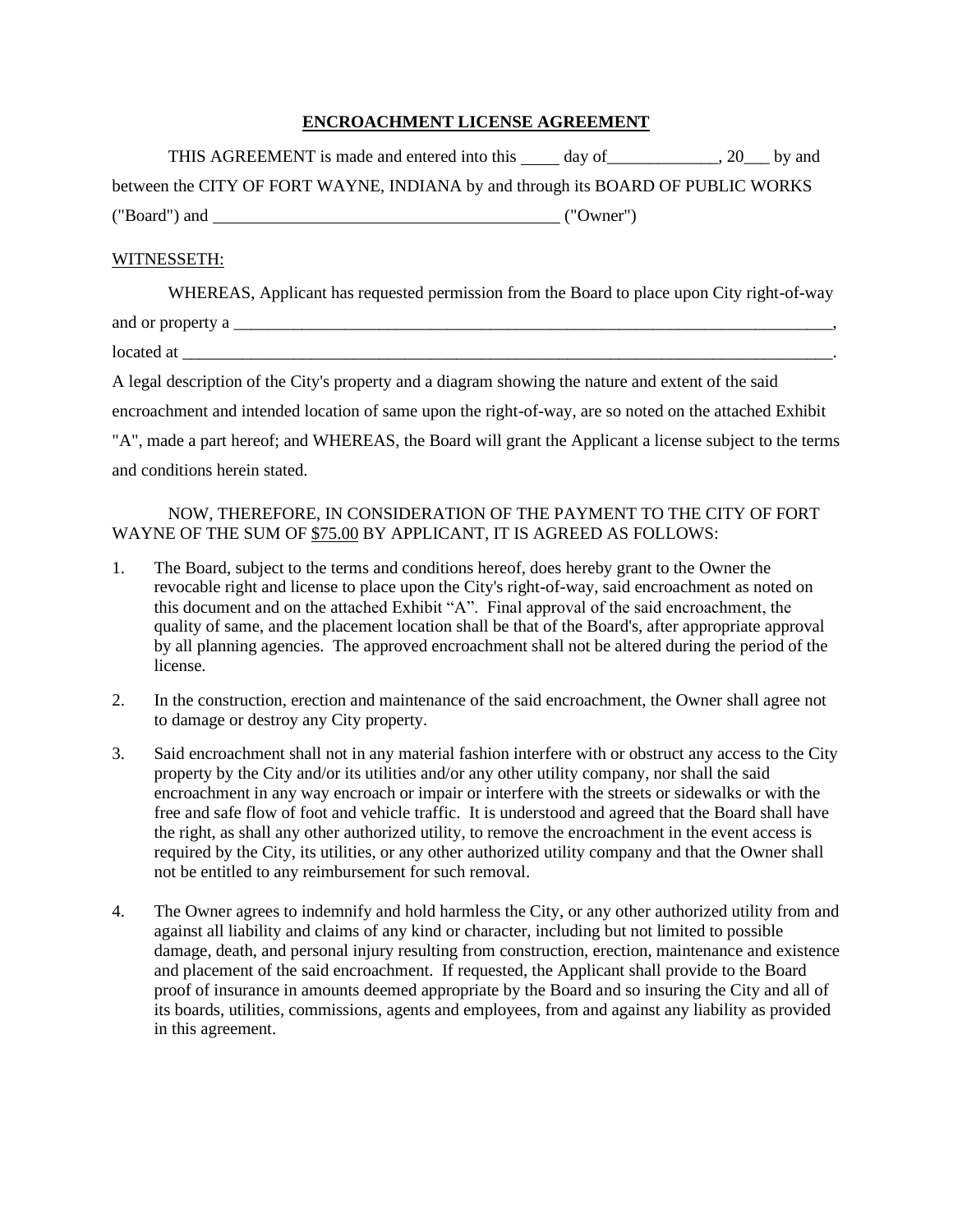- 5. The granting of a license hereunder, does not relieve the Owner or any other person from obtaining any other relevant permits, permissions and the like, with respect to the construction and placement of the encroachment and such construction and placement shall be subject to all appropriate federal, state and local laws, ordinances, rules and regulations. The grant of license hereunder is specifically subject to compliance with all sign codes and ordinances as now or hereafter in force.
- 6. While this Agreement is in effect, the encroachment shall be maintained by Owner in a neat and orderly fashion and the license shall not in any way prejudice or preclude the City with respect to the future use of the City's property, or right-of-way including that portion upon which the encroachment is located.
- 7. It is understood and agreed that this Agreement may be terminated at any time by the Board and upon such termination the Applicant shall promptly remove or cause to be removed from the City's property, the encroachment at the Owner's sole cost, repairing any damage done to the City property as occasioned by such removal.
- 8. This Agreement and the license herein granted, in no way confers upon the Owner any right or title to the City's property and the rights of the Owner are limited to the terms and conditions hereof.
- 9. This Agreement shall be binding upon the Owner and its successors and assigns and shall be construed in accordance with the laws of the State of Indiana.
- 10. The Owner is responsible for recording this agreement with the Allen County Recorders Office located on the 2<sup>nd</sup> Floor, Room 206 of the City County Building, Fort Wayne, Indiana, and the recorded original agreement will be provided to the Board of Public Works Office. Failure to record this agreement shall result in immediate termination of agreement.
- 11. This Agreement only allows the encroachment and thus does not take the place of any other permits necessary to do work in the right-of-way.

#### **NOTICE OF RECOGNITION OF ENCROACHMENT UPON CITY OF FORT WAYNE CONTROLLED PROPERTY AND PROVISIONS ALLOWING THE TEMPORARY CONTINUANCE OF SAME**

Pursuant to I.C. 36-9-2-5, 6 & 7 as added by Acts 1980, P.L. 211-4, you are hereby notified the following described condition upon and over the following described real estate constitutes an illegal encroachment, to wit: (legal description and address of encroachment should be inserted here)

# Legal Description – (describe the extent of the encroachment within the right of way)

The encroachment as above described will be permitted to remain and continue until such time that the Fort Wayne Board of Public Works shall determine that such encroachment is in any way impairing or interfering with the streets or with the free and safe flow of traffic thereon. Owner shall be, and remain, liable for any and all damages or claims therefore, resulting from the continuing encroachment; and the continued existence of such encroachment shall not in any way prejudice or preclude the City's rights with respect to the future use of that portion of the City's right-of-way bearing the encroachment.

The encroachment as same now exists shall in no manner be added to or enlarged in its present scope or dimensions without prior written approval of the Fort Wayne Board of Public Works.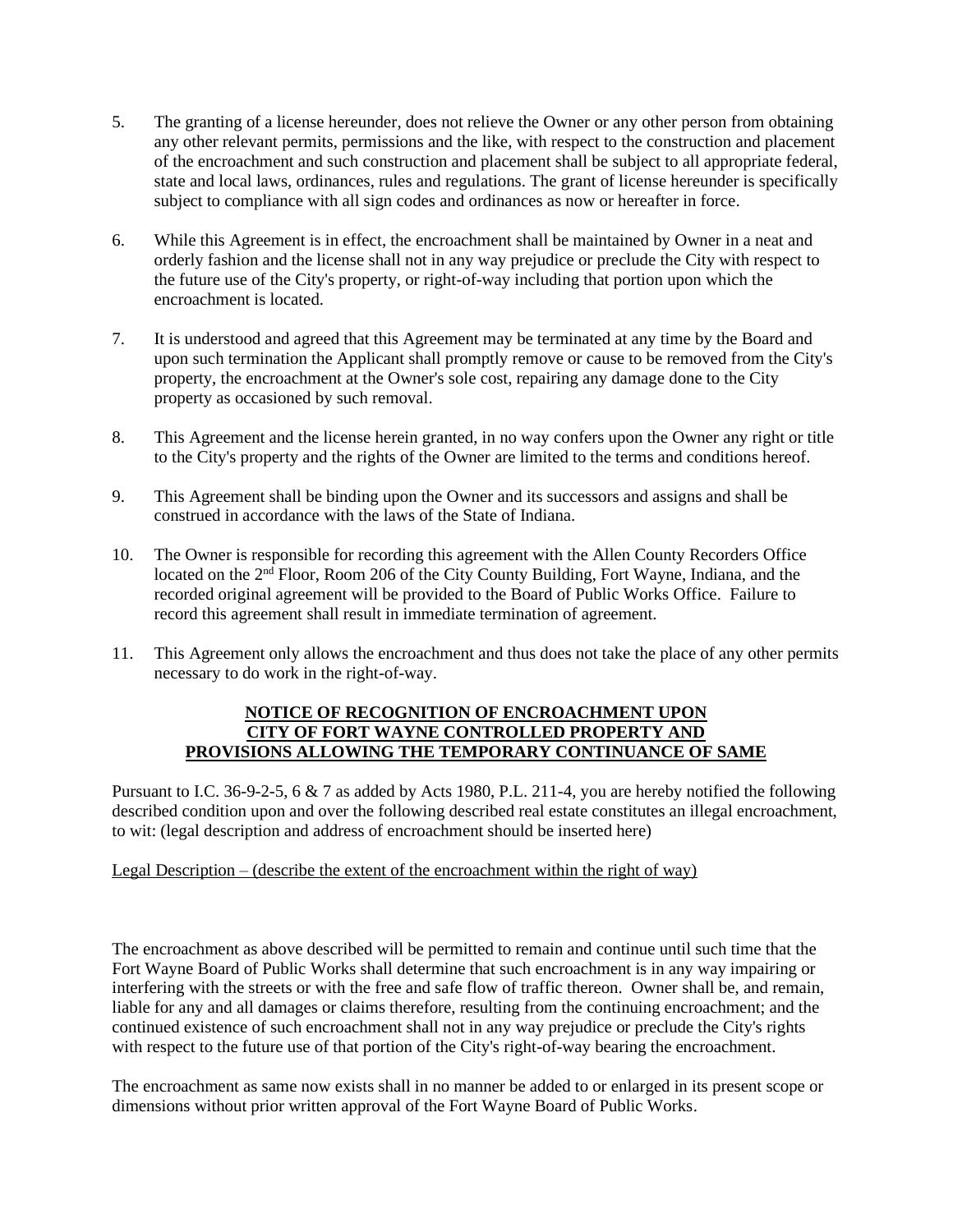# **ENCROACHMENT REPORT**

| Date:                           |                                                                              |  |                                                                                                                                                                                                                                      |                            |  |  |
|---------------------------------|------------------------------------------------------------------------------|--|--------------------------------------------------------------------------------------------------------------------------------------------------------------------------------------------------------------------------------------|----------------------------|--|--|
| Contract No.                    | N/A unless federal project                                                   |  |                                                                                                                                                                                                                                      |                            |  |  |
| Project No.                     | N/A unless federal project                                                   |  |                                                                                                                                                                                                                                      |                            |  |  |
|                                 | Station: N/A unless federal project                                          |  |                                                                                                                                                                                                                                      |                            |  |  |
|                                 | Title Holder's Name and Address:                                             |  |                                                                                                                                                                                                                                      | Tenant's Name and Address: |  |  |
|                                 |                                                                              |  |                                                                                                                                                                                                                                      |                            |  |  |
|                                 |                                                                              |  |                                                                                                                                                                                                                                      |                            |  |  |
|                                 |                                                                              |  |                                                                                                                                                                                                                                      |                            |  |  |
|                                 |                                                                              |  |                                                                                                                                                                                                                                      |                            |  |  |
|                                 |                                                                              |  |                                                                                                                                                                                                                                      |                            |  |  |
|                                 |                                                                              |  |                                                                                                                                                                                                                                      |                            |  |  |
| <b>Address of Encroachment:</b> |                                                                              |  |                                                                                                                                                                                                                                      |                            |  |  |
|                                 |                                                                              |  |                                                                                                                                                                                                                                      |                            |  |  |
|                                 |                                                                              |  |                                                                                                                                                                                                                                      |                            |  |  |
|                                 |                                                                              |  |                                                                                                                                                                                                                                      |                            |  |  |
|                                 |                                                                              |  |                                                                                                                                                                                                                                      |                            |  |  |
|                                 |                                                                              |  |                                                                                                                                                                                                                                      |                            |  |  |
|                                 |                                                                              |  |                                                                                                                                                                                                                                      |                            |  |  |
|                                 |                                                                              |  |                                                                                                                                                                                                                                      |                            |  |  |
|                                 | Center Line Road to R/W Line: (property line)                                |  |                                                                                                                                                                                                                                      |                            |  |  |
|                                 |                                                                              |  |                                                                                                                                                                                                                                      |                            |  |  |
|                                 |                                                                              |  |                                                                                                                                                                                                                                      |                            |  |  |
| Extent of encroachment          |                                                                              |  |                                                                                                                                                                                                                                      |                            |  |  |
|                                 | into the right of way: $\frac{X}{X}$ $\frac{X}{X}$ (width x length x height) |  |                                                                                                                                                                                                                                      |                            |  |  |
|                                 |                                                                              |  |                                                                                                                                                                                                                                      |                            |  |  |
|                                 |                                                                              |  |                                                                                                                                                                                                                                      |                            |  |  |
| Height from Sidewalk to         |                                                                              |  |                                                                                                                                                                                                                                      |                            |  |  |
|                                 | bottom of encroachment, if applicable                                        |  | <u>and the contract of the contract of the contract of the contract of the contract of the contract of the contract of the contract of the contract of the contract of the contract of the contract of the contract of the contr</u> |                            |  |  |
|                                 |                                                                              |  |                                                                                                                                                                                                                                      |                            |  |  |
| Date Placed:                    |                                                                              |  |                                                                                                                                                                                                                                      |                            |  |  |
|                                 |                                                                              |  |                                                                                                                                                                                                                                      |                            |  |  |
|                                 |                                                                              |  |                                                                                                                                                                                                                                      |                            |  |  |

It has been determined that this encroachment in no way impairs the street or interferes with the free and safe flow of traffic thereon and it is recommended the encroachment be permitted to remain.

Insert Exhibit "A" (plan/profile drawing or drawings) after this page but prior to final signature pages, and mark the drawings as Exhibit "A".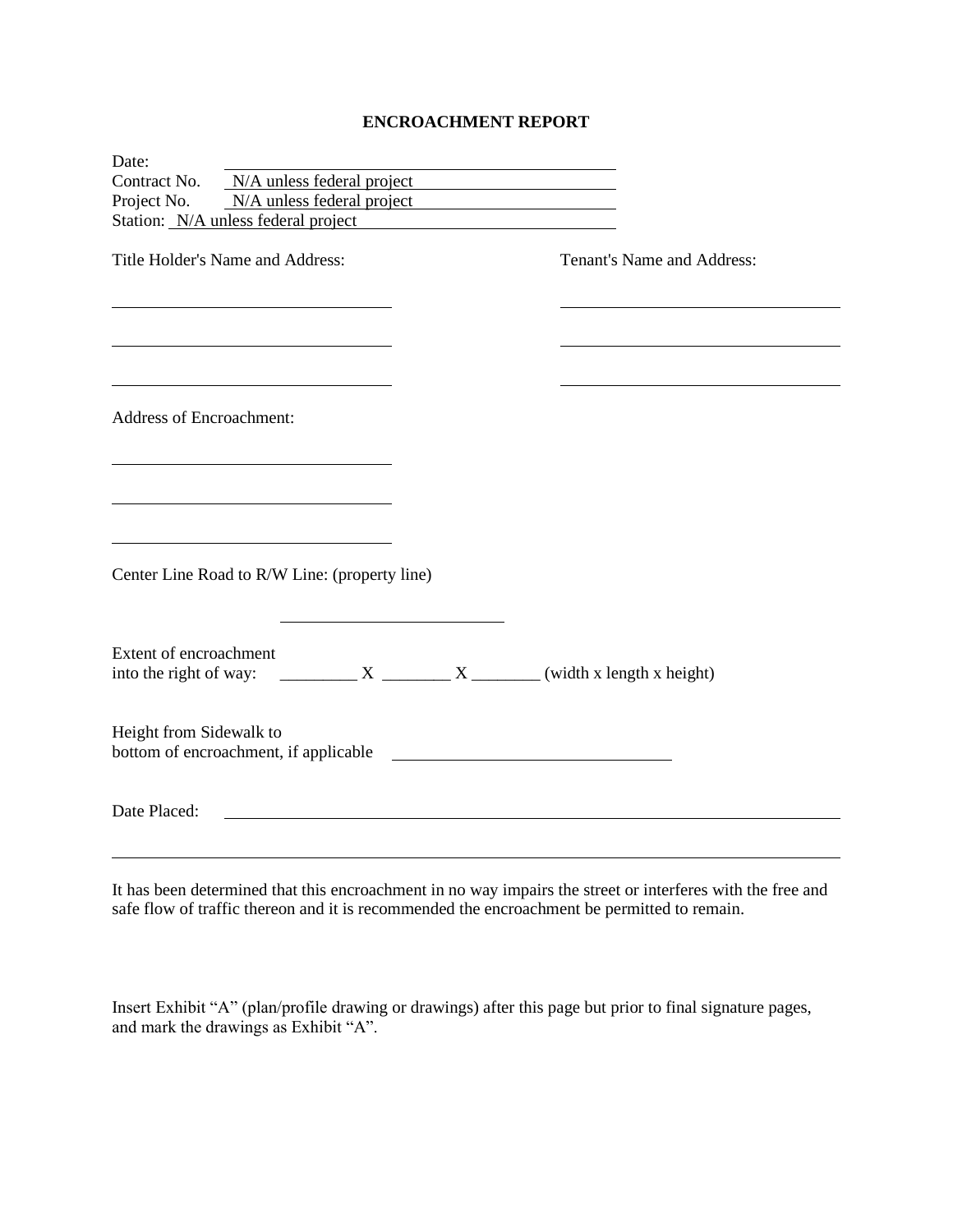#### **NOTICE OF RECOGNITION OF ENCROACHMENT UPON CITY CONTROLLED PROPERTY AND PROVISIONS ALLOWING CONTINUANCE OF SAME**

This notice, as hereby recorded, shall be binding upon everyone currently claiming any interest in and to the aforedescribed real estate, and shall be binding upon any and all persons claiming any such interest in the future.

STATE OF INDIANA CITY OF FORT WAYNE

BOARD OF PUBLIC WORKS

Shan Gunawardena, Chair

Kumar Menon, Member

Chris Guerrero, Member

ATTEST:

Michelle Fulk-Vondran, Clerk Date

# **ACKNOWLEDGEMENT**

**STATE OF INDIANA) ) SS: COUNTY OF ALLEN)**

**BEFORE ME,** a Notary Public, in and for said County and State, this  $\_\_\_\_day$  of  $\_\_\_\_\_$ , 20 personally appeared the within named **Shan Gunawardena, Kumar Menon, Chris Guerrero,** and **Michelle Fulk-Vondran** by me personally known, who being by me duly sworn said that they are respectively the **Chair, Members and Clerk of the Board of Public Works** of the **City of Fort Wayne, Indiana,** and that they signed said instrument on behalf of the City of Fort Wayne, Indiana, with full authority so to do and acknowledge said instrument to be in the voluntary act and deed of said **City** for the uses and purposes therein set forth.

**IN WITNESS WHEREOF,** hereunto subscribed my name, affixed my official seal.

 **Notary Public**

 **Printed Name of Notary**

**\_\_\_\_\_\_\_\_\_\_\_\_\_\_\_\_\_\_\_\_\_\_\_\_\_\_\_\_\_\_\_\_\_\_**

**\_\_\_\_\_\_\_\_\_\_\_\_\_\_\_\_\_\_\_\_\_\_\_\_\_\_\_\_\_\_\_\_\_\_**

**My Commission Expires:**

**Resident of \_\_\_\_\_\_\_\_\_\_ County.**